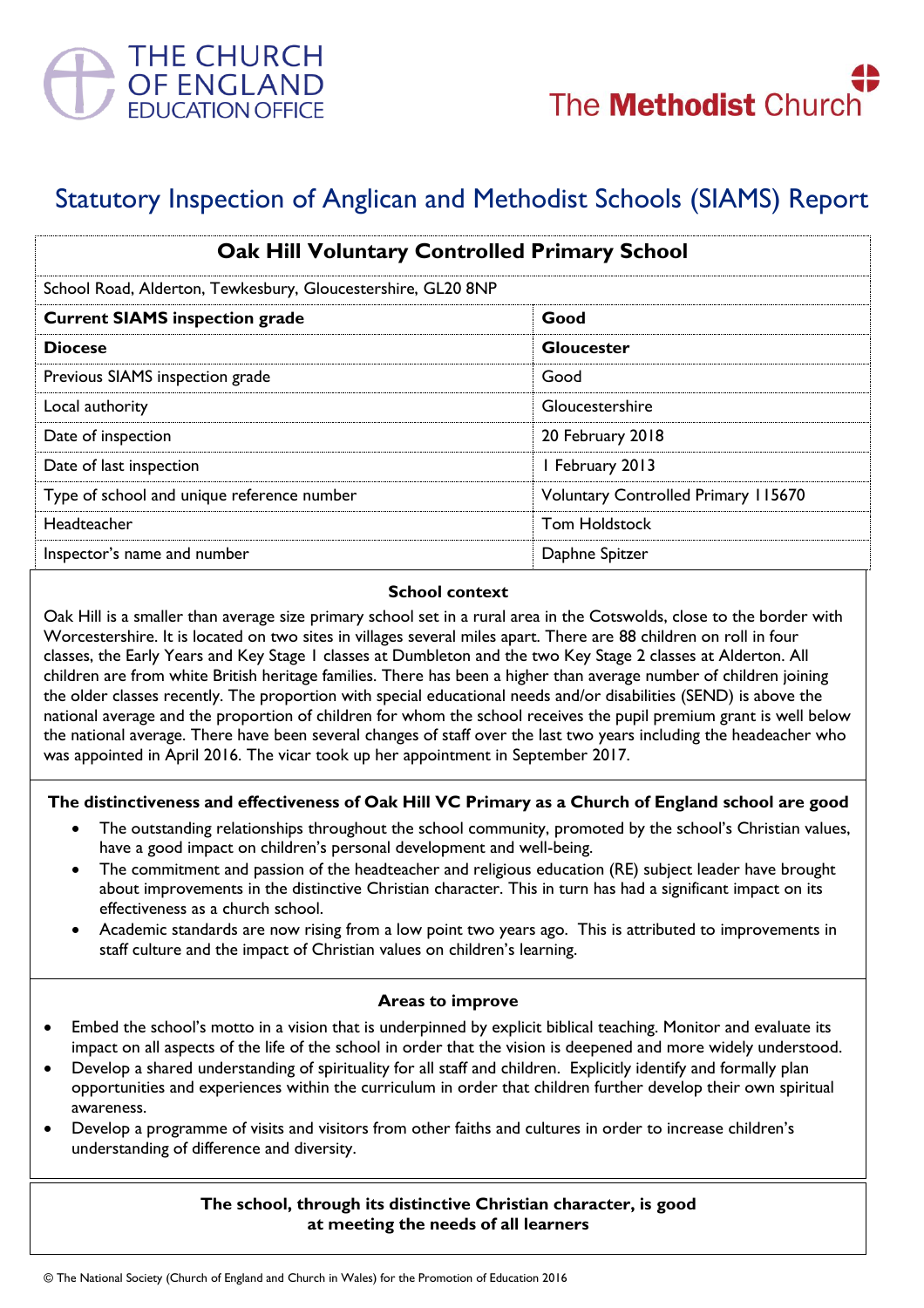Oak Hill Church of England Primary School is a warm and welcoming Christian community, where values rooted in Christian teaching permeate daily life. The school's Christian ethos creates a secure and inclusive environment in which children are nurtured and grow in confidence and self- belief. Although standards of attainment and progress were poor two years ago, steps have now been taken to address this issue. As a result of the action taken, the effectiveness of the school's Christian character has been increased and standards have now improved. The impact of the school's Christian values on children's personal development and well- being is good. 'Project Touchline' led by a lay minister at Dumbleton is embedding Christian values in sport and values such as compassion are recognised by children to be important in their lives. The outstanding relationships, promoted by the values of friendship and respect, reflect the quality of the school's distinctive Christian character. As a result the school is a happy place to work and play and it is widely recognised that it's 'nice to be there'.

Staff have some understanding of spirituality although opportunities within the curriculum are not explicitly identified nor is their impact monitored. However, as a result of regular whole school themed days at Alderton, children learn to interact very well with all ages and respect and understand others better. The school's values support the spiritual, moral, social and cultural development very effectively.

Children have positive attitudes to RE. It contributes very well to their spiritual development, as seen from their good understanding of prayer. Effective teaching in RE is contributing to children's good levels of interest and open attitudes to people of other faiths and diverse communities. However, opportunities to increase the children's understanding of difference and diversity through meeting people of different faiths and cultures, are limited. A strong feature of the school's Christian character is the profound impact of the annual residential visit of the older children to a Christian outdoor centre in Devon. As a result of the visit, children grow in spiritual awareness and confidence and are well prepared for the next stage in their lives at secondary school.

# **The impact of collective worship on the school community is good**

Collective worship is central to the school day at Oak Hill. Its importance is recognised by the quiet, calm and reverential way that children enter and leave the school hall for worship. Children and staff enjoy this special time of day and find it relevant and meaningful at a personal level. Children value how Christ's teaching provides guidance for living their lives. Worship makes very good use of biblical material drawing on stories and scripture to emphasise Christian messages. Children understand how the values of forgiveness and humility are rooted in Christian teaching. For instance, by identifying the values that can be found in the story of the prodigal son. Children are actively engaged during worship in a variety of ways including mime and drama. They are able to empathise with the feelings of the main characters in the parable and the consequences of their actions on others. For instance, they recognised that the younger son showed humility because he 'realised he had made a mistake'. In this way worship is effectively promoting children's spiritual development. Christian values are linked very effectively to the church year, such as the value of forgiveness with Easter. Children are developing an understanding of the Trinity from the lighting of the three candles at the start of worship. A fourth candle is lit which represents the school. This is developing a sense of the school as a Christian community loved by God, which is raising children's spiritual awareness. The new vicar has introduced a greeting with a response and a coloured cloth on the focus table, symbolising the church season. Key Stage 2 children at Alderton use the church for monthly services led by the vicar. As a result, children are developing a good understanding of Anglican practice. Opportunities to develop children's personal spirituality are good. A prayer station and reflective spaces in classrooms are well used. A prayer tree implicitly linking the school's motto to the school's values and its spiritual life is having a good impact. The leadership of worship is good. All teaching staff now lead and plan their own acts of worship which is a development since the previous inspection. They have been very well supported by the RE leader/collective worship leader, ensuring that leadership is now widely distributed. The RE leader also works with the children's worship team. They are a very committed and prominent group in school giving up their lunchtime to plan their weekly worship with each class in turn in Key Stage 2. The vicar and a governor now observe worship and speak to children regularly. This is giving them a better understanding of the impact of worship and RE on children's lives. Children's feedback is regularly shared with staff in order to raise the enjoyment and impact of worship.

## **The effectiveness of the leadership and management of the school as a church school is good**

Oak Hill has a strong Christian ethos which is understood and celebrated by the whole school community. Its motto 'Believe and Achieve' is underpinned by seven Christian values that have been introduced recently. However this motto is not explicitly rooted in a vision which proclaims the school's distinctive Christian character and its own context.

The headteacher has demonstrated good leadership in providing direction for the school's distinctive Christian character. Standards, whilst not yet good are rising from a low point. Challenging issues have been addressed with